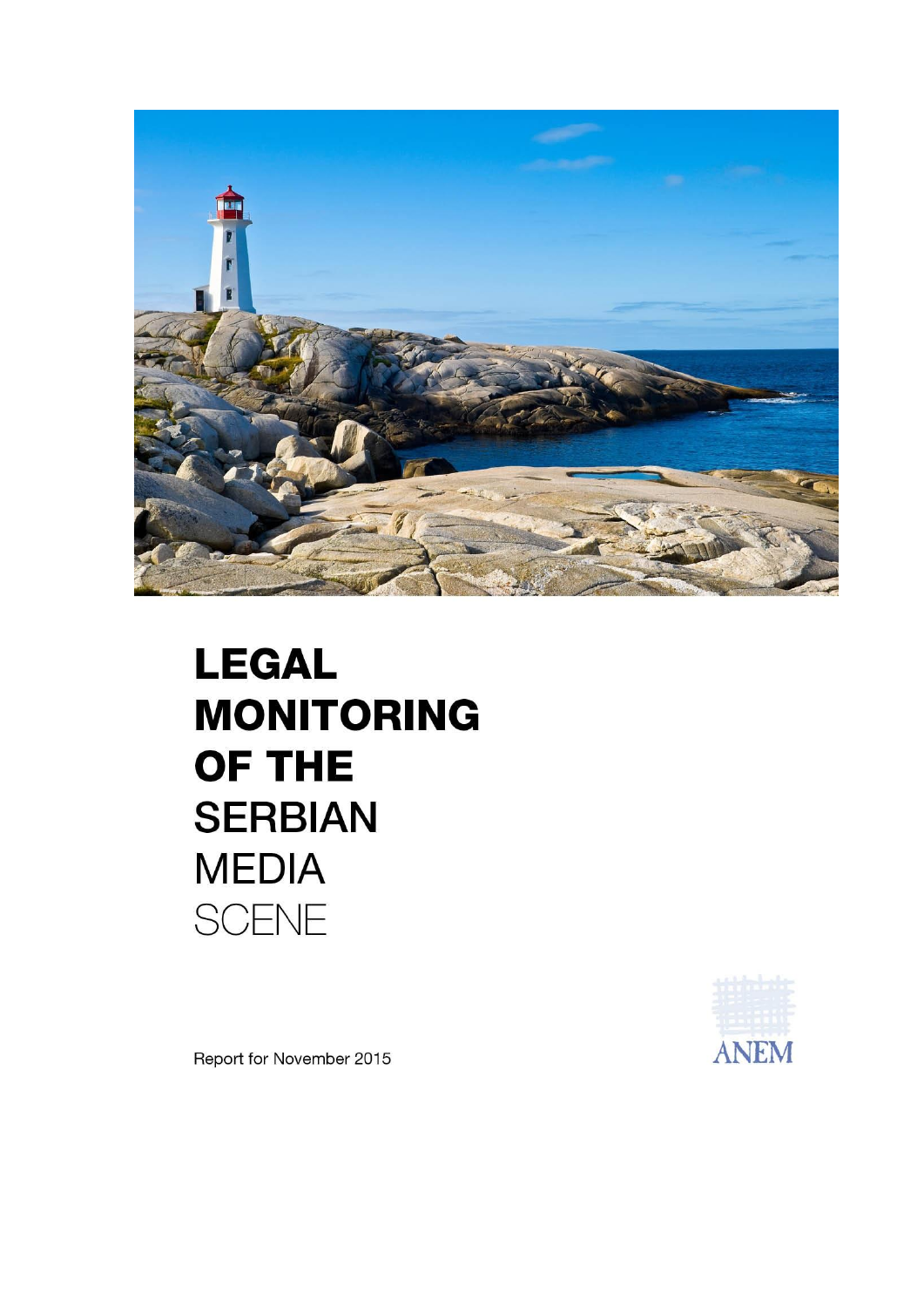## **SERBIAN MEDIA SCENE IN NOVEMBER 2015**

On the occasion of marking the International Day to End Impunity for Crimes against Journalists, the Independent Association of Journalists of Serbia (NUNS) has issued a press release saying that, according to information obtained by that association, 23 attacks against journalists were recorded in 2014, of which 12 cases of threats against physical security. The year 2015 saw 28 attacks, including nine physical attacks and 16 verbal threats. In three cases journalist property was attacked.

Blic journalist Milica Jovanovic was attacked in November, in the premises of the factory "Porecie" from Vucje, while she was making, together with a colleague, a reportage about the situation in that soon-to-be bankrupt company. The attacker was the head of the plant Goran Zivkovic. According Jovanovic's testimony, Zivkovic grabbed her neck, pulled her hand and threatened to kill her. He also tried to take her camera and break it, after she asked him if the workers had received their salaries. Zivkovic's colleague Nebojsa Videnovic, who had allowed the reportage to be filmed in the factory, said he was surprised by the incident and that he regretted it happened. He also said that Zivkovic told him the incident happened because he was "nervous" and said he was going to be reprimanded. Milica Ivanovic pressed criminal charges against the attacker. Also in November, a reporter of the daily "Blic" filmed with his mobile phone two members of the communal police removing a makeshift stand near the Zeleni Venac green market in Belgrade. The two policemen asked him for his journalist card and told him to call his editor to confirm his capacity. It is true that, according to the Law on the Communal Police, communal policemen are authorized to make identity checks (only) for persons whose conduct or actions constitute a violation of regulations from the scope of action of the communal police (while being required to inform such persons about the reasons for the check). It seems that, in the above-described case, there were no grounds for the communal policemen to check the identity of the reporter, or any other person filming the removal of a makeshift stand, since it didn't obstruct the police action or violated communal regulations in any manner whatsoever. We remind that even the Police Trade Union said, back in January 2015 in relation to similar incidents, that policemen, including communal policemen, are public officers and that their work is public and hence filming is allowed, if the person that is filming doesn't obstruct the police in its work.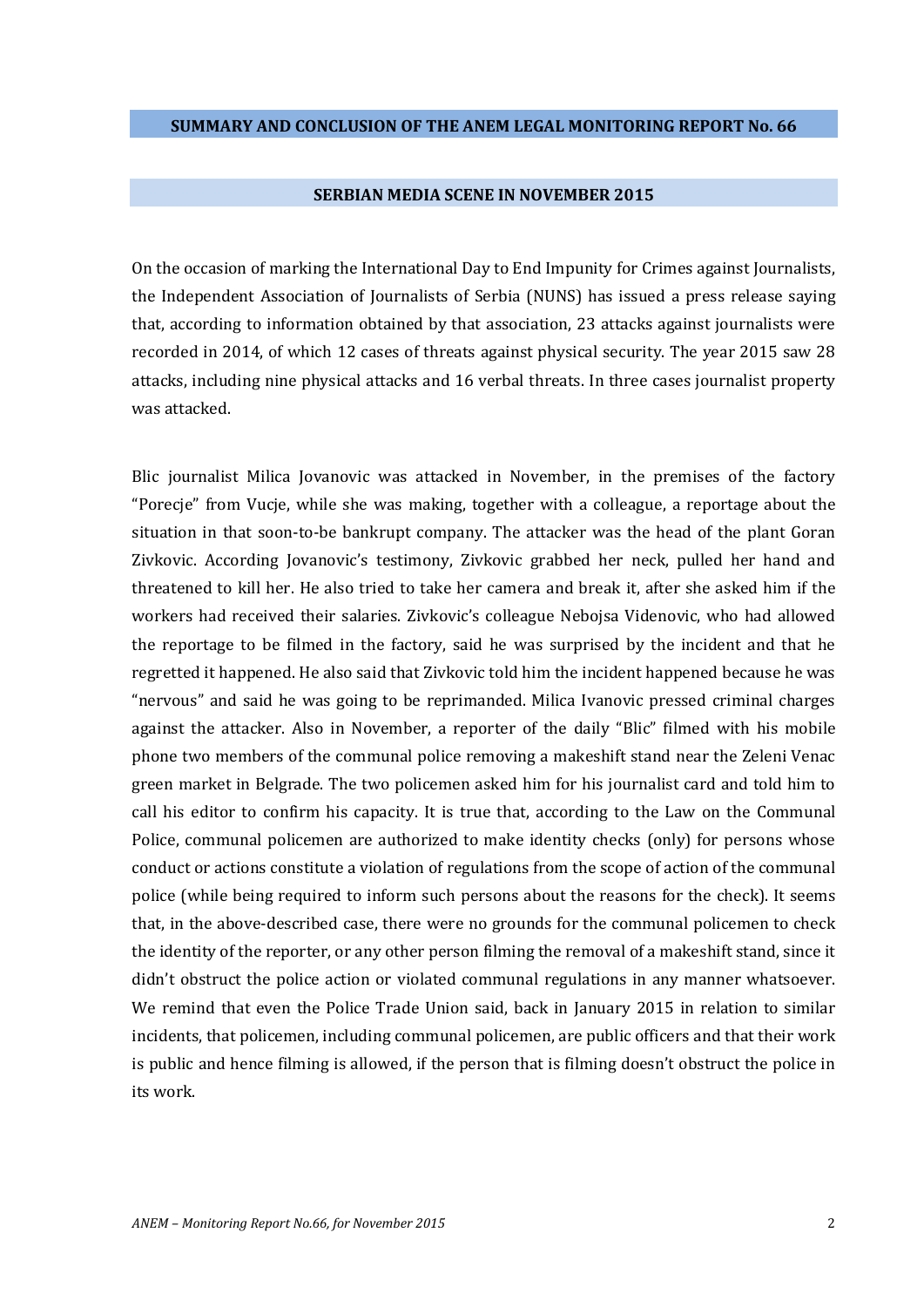In the Report we also analyzed a case that also happened in November, when Bozidar Filipovic, a tenant from Trnska Street in Vracar (Belgrade), forcibly kept in his apartment, for around 15 minutes, the reporter of "Politika" Danijela Vukosavljevic and photographer Dragoslav Zarkovic. They were investigating a bomb that exploded near the entrance of Filipovic's apartment building. He invited them to come to his apartment, saying he was unable to talk to them being in house arrest and wearing an electronic bracelet. When the journalists entered his apartment, he first told them they will never get out of, since he was going to "fill them with lead". He also told them he had "dug four graves in front of the house", calling them "vultures". Filipovic allegedly wears an electronic bracelet to have his movements monitored after an earlier attack against a police officer. The police pressed criminal charges, but details as to which crime Filipovic has been indicted for are unknown.

Another two cases we analyzed in the Report are particularly relevant for freedom of expression. In the first one, two unknown assailants attacked Miroslava Malenovic, member of the Anti-Corruption Council, inflicting on her injuries to the head and face. The attack happened immediately before the Council was supposed to release a report on shady money transfers related to public entity advertising in the media. Since an associate of the Anti-Corruption Council Ivan Ninic (who was investigating the same topic) was also attacked three months ago, the Report of the Council might well have been the reason for both attacks. The perpetrators of the attack against Ninic, which happened last August, remain unknown. In the second case, the promotion of the book "Vucic and Censorship", which was supposed to be held in Nis, has been cancelled. The author of the book and until recently the Editor of Vecernje Novosti, is Srdjan Skoro (known for being dismissed as Editor in Vecernje Novosti after having criticized the composition of the new Vucic-led government in the morning news of RTS in 2014). The book promotion was organized by the editor of the Juzne vesti web portal Predrag Blagojevic and it was supposed to include Dragoljub Zarkovic from the daily "Danas" and Olja Beckovic, the presenter and author of the now defunct talk show Utisak nedelje (Impressions of the Week) on TV B92. According to Blagojevic, the Director of the Library (where the promotion was to be held) Sonja Sukovic confirmed to him the time slot and other details of the arrangement (the premises were to be used free of charge). However, after he explained to her which book and guests were going to be involved, she called him on the telephone shortly and told him that the Library "didn't want any books with political connotation", since "the book does criticize the Prime Minister after all" and "she has to take care of her employees", reminding that "they all receive salaries from the budget". In an interview for "Danas", Sukovic said that she was "never asked by anyone whatsoever" to allow the promotion to be held in the Library and that such promotion "was never scheduled to take place". She accused the organizers of "cunning manipulation". She also said that the decision not to hold the promotion was completely unrelated to the person of Aleksandar Vucic, stressing, nonetheless, that "in these turbulent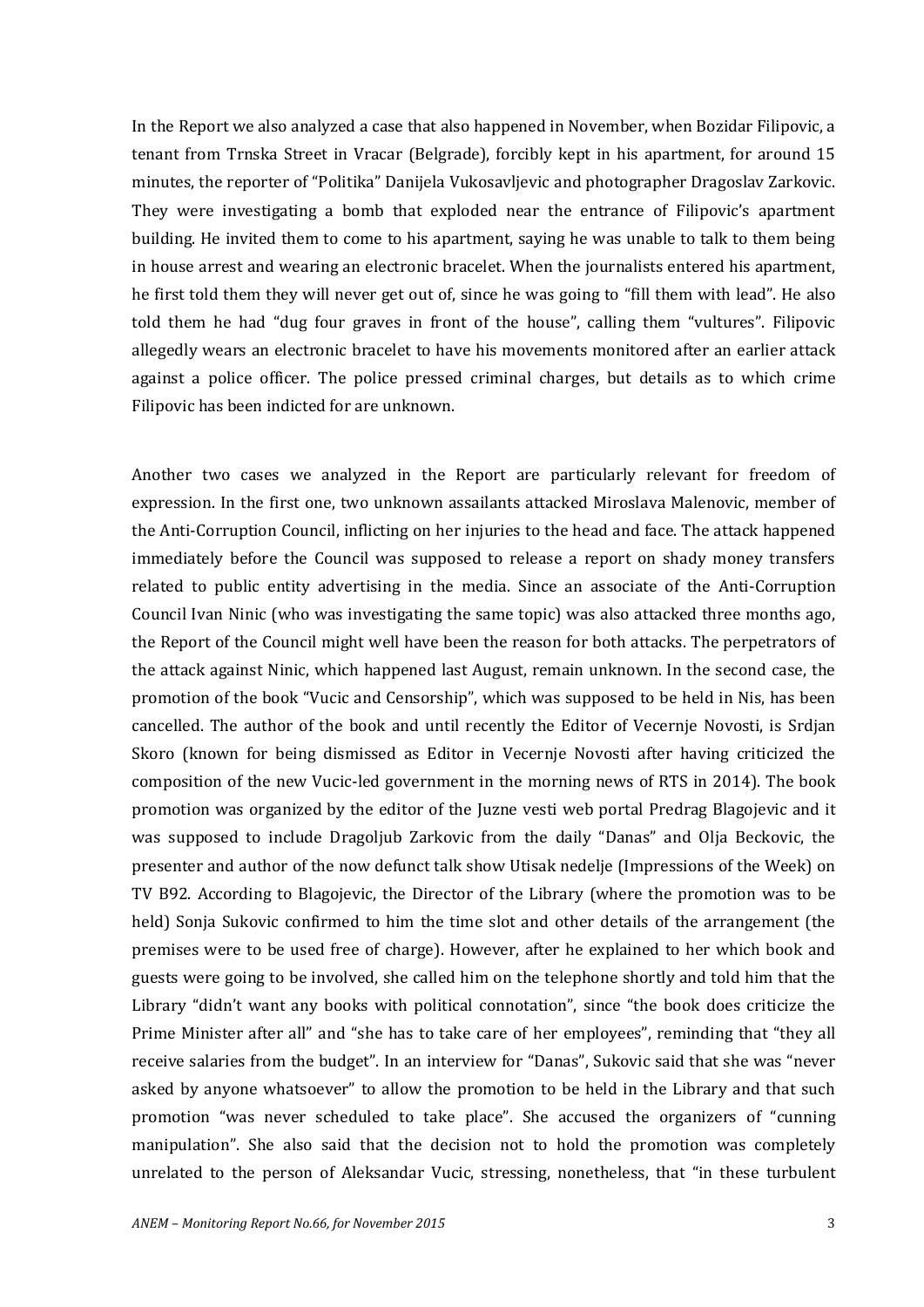times the Library may not be the stage for the realization of anyone's political interests". She concluded that "the position of the Managing Board, employees and her personally was that the Library is not a place for petty politics". However, one may rightfully ask under which criteria the promotion of a book written by a journalist (which would involve other journalists commenting on it, and not political activists) has been qualified as political marketing or "realization of anyone's political interests", regardless of the fact that it is critical of the government. It is clear that the atmosphere of averting government criticism at all cost has taken a deep root in Serbia, to the extent that an ordinary book promotion is not treated as such, but rather as a "petty politics that has no place in a library". Unfortunately, the only conclusion that may be inferred from this is that the space for public debate about matters of public interest in Serbia is being increasingly narrowed, not only in the media, but also in state financed institutions, such as public libraries. Such practice will definitely not bring anything good to Serbian society.

Concerning court jurisprudence, we analyzed the first-instance judgment of the Higher Court in Belgrade in the trial upon the complaint of an MP of the ruling Serbian Progressive Party (SNS) Marijan Risticevic against RDP B92. Risticevic claimed 1.250.000 of damages for injury to his honor and reputation allegedly caused by a story aired by TVB92, which claimed that criminal charges had been pressed against the company owned by Risticevic's wife (the Risticevic Company) for alleged forging of a certificate on the quality of corn that company (dubbed by B92 a "family company"of the Risticevic) offered to the Commodity Reserves Directorate. The Higher Court confirmed in the judgment that the journalist of TVB92 acted in compliance with the standard of due journalist care, since he conveyed all the interviews accurately, including the one by Risticevic himself. The Court also ruled that the information about the quantities of corn that are mentioned, as well as the claims about the forging of the certificate have been checked with the authorities and that the author of the story disposed with sufficient data to release the story. The Court didn't find anything questionable with the claim that Risticevic's company was a family enterprise, since it was created during their marriage and according to the Family Law it constitutes the joint property of the spouses. Risticevic lodged an appeal against the judgment, to be ruled upon by the Appellate Court.

In the Report we also delved into the controversy surrounding the decision of the Regulatory Body for Electronic Media (REM) not to initiate proceedings against TV stations that aired a live broadcast of the ceremonial session of the assembly of the ruling SNS. We emphasize that the case was also reviewed by OSCE, as well as by the Anti-Corruption Council.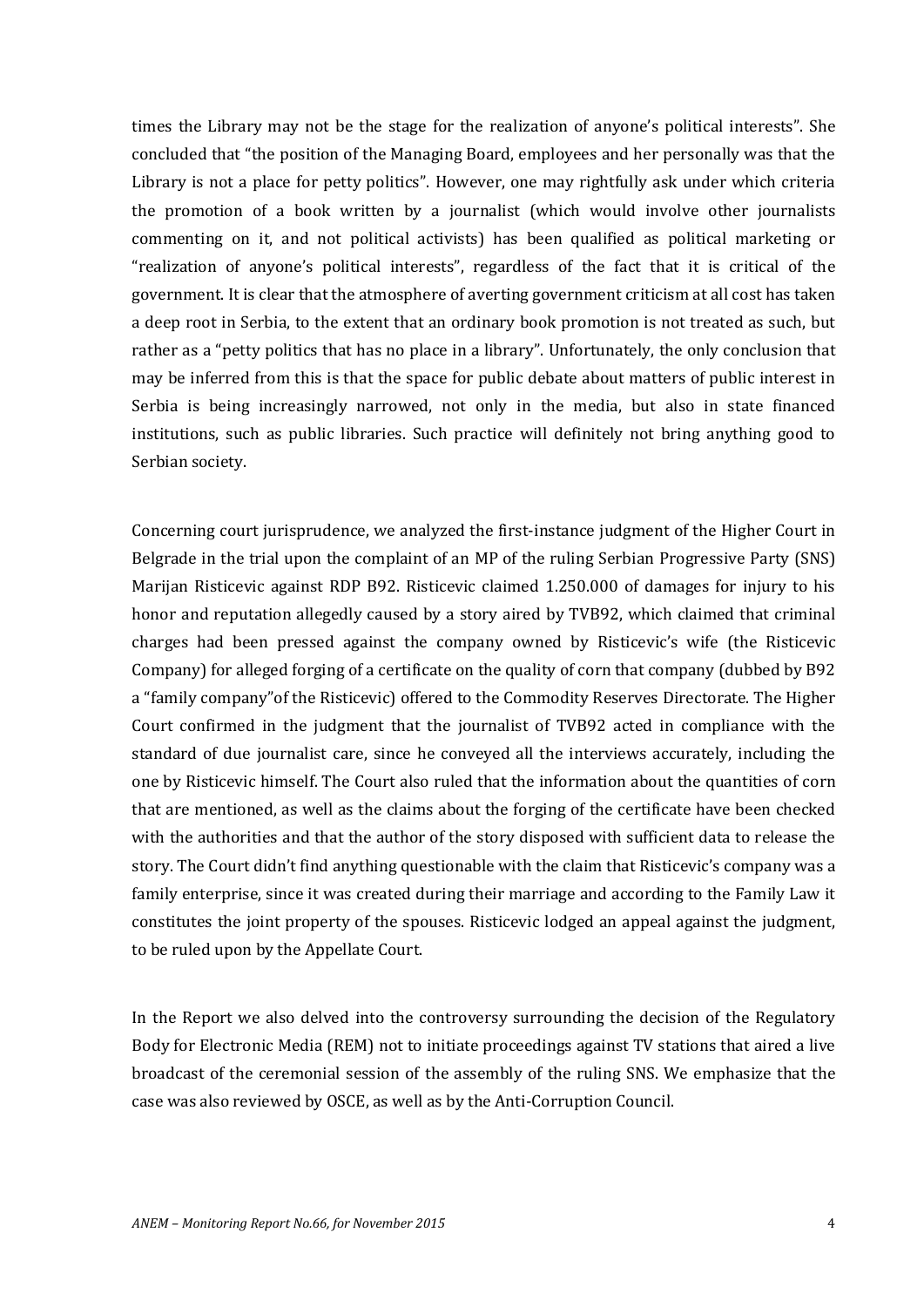Another topic of interest was the procedure for the election of candidates for membership of REM (in the part of the Report about the work of regulatory bodies), as well as the Recommendation about the duration of "forced environment" reality programs, which was adopted by REM and the announced guidelines on the same topic. While we understand the fact that REM has been under serious criticism of the public due to reacting inadequately or failing to react at all to the increased violence, profanity and obscenity contained in certain reality shows, we wanted to point to certain risks and inconsistencies entailed by the model of regulation REM has visibly opted for.

In relation to the announcement by the Prime Minister that the fee for public service broadcasters will amount to 150 dinars, while four billion dinars will be earmarked for PSBs from the budget in 2016 (in view of the fact that the Law on Public Service Broadcasters prescribes that the amount of the fee is to be determined by the managing boards of RTS and RTV and not by the government), we wanted to highlight that this precedent, as well as the announced supplementary financing of core activity from the budget as a lump sum, seriously undermines the system PSB financing as conceived under the still effective Law.

We also dealt with the draft of the new Law on Copyright and Related Rights, which is yet to be tabled to Parliament although the public debate was held as early as back in December 2013, pointing to the fact it was produced in complete opacity. While the public is completely unaware of the changes incorporated in the Draft in the last two years or of the bits that remain from the previous version that was publicly available, there will probably be no new public debate. We believe that the decision to have the Draft sent to Parliament after all, without a new public debate, is a regression in terms of the aspirations to regulate the area of copyright in a manner that would respect the interests of the author and collective organizations on one side, as well as those of the users, on the other.

In the part of the Report about privatization, we analyzed the case of Tanjug. The former flagship state news agency is one of the 37 media outlets that hasn't been privatized in the term provided for by the Law on Public Information and Media. What isn't clear in the case of Tanjug is the reason for which the phase of free distribution of shares to employees was skipped, only to immediately proceed with regulating the legal consequences of the dissolution of that news agency.

The closure of Tanjug led to many dilemmas, particularly in some media reports that failed to make a distinction between the disbanding of the news agency as a media outlet and that of the public company Tanjug, as the publisher of agency services. In our opinion, the statutory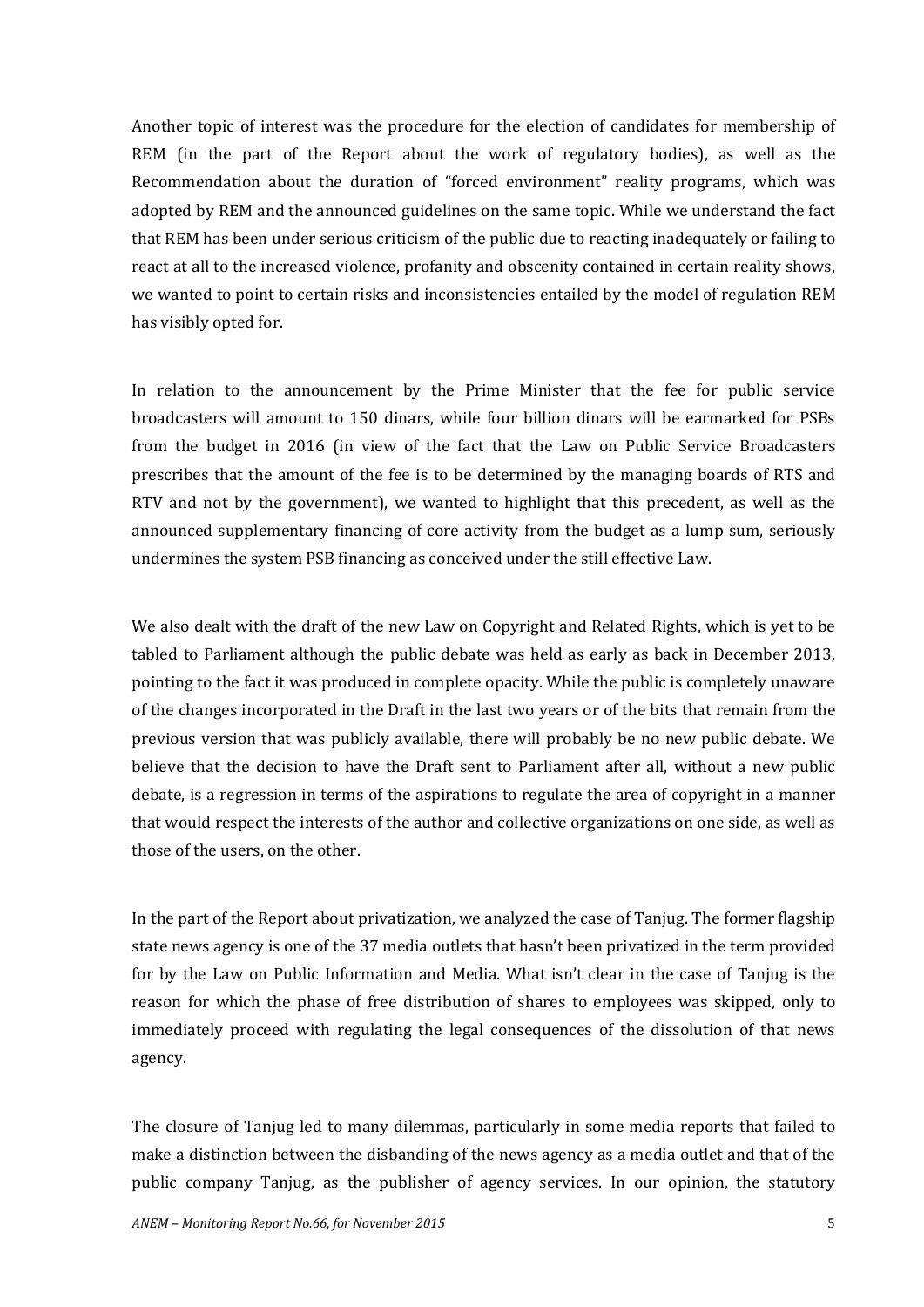conditions for the disbanding of Tanjug as a media outlet were met. In other words, the agency had to cease its activities *ex lege* by October 31, since it hadn't been privatized. The situation with Tanjug as a public company is different, since it may be dissolved only by deletion from the register of Business Registers Agency. Such requirements are also prescribed by the Decision of the Government regulating the legal consequences of Tanjug's dissolution: in subparagraph 5, that Decision states that the Director of Tanjug shall submit to the Business Registers Agency (after all salaries, severance pay and other proceeds are paid and other obligations are fulfilled) a report for the purpose of deletion of Tanjug from the register. The two deletion dates must not necessarily coincide, but it should be clear that the services of the news agency have ceased to exist as media services. However, by the completion of this Report Tanjug continued to operate as a media publisher, which raises suspicion that the statutory provisions and the abovementioned decisions haven't been complied with.

Finally, we have analyzed the European Commission's 2015 Progress Report for Serbia. The Report claims that Serbia hasn't achieved any progress in terms of media freedoms. In addition to the issue of poor implementation of the new package of media laws, it also criticizes the lack of regulation of the financing of certain "politically suitable media", as well as "covert and overt political and financial channels" of such financing. The Report explicitly mentions advertising as the most frequently used mechanism of informal pressure on editorial policy. It goes on saying that threats and violence against journalists remain a characteristic of the media scene in Serbia; that such acts remain unpunished for the most part, as well as that journalists are poorly paid and hence vulnerable to political and economic pressure and influence; that no breakthrough has been achieved in shedding light on the cases of the hacked websites in 2014. Finally, the European Commission demands from Serbia to create in 2016 an environment enabling unobstructed freedom of expression, free of disruptions, threats, physical attacks and judicial prosecution of journalists; Serbia is required to finish the media privatization process, strengthen the independence of REM and create an adequate PSB financing model in order to secure their editorial independence.

The mere fact that 15 years after the democratic changes Serbia remains a country with negative trends as to freedom of expression is disappointing to say the least. Although the Prime Minister said, at a press conference held on the occasion of the release of the Progress Report, that the Government does not agree with all the observations, no further explanations were given that would "debunk" the findings. The point is that the problems that were mapped in the Report unquestionably exist. Our November report is partly a testimony of the delay in the implementation of the package of new media laws. The same can be said about unregulated financing. Threats and violence against journalists abound. The worst case would be if the statement of the Prime Minister about "not agreeing with certain objections in the Report" in